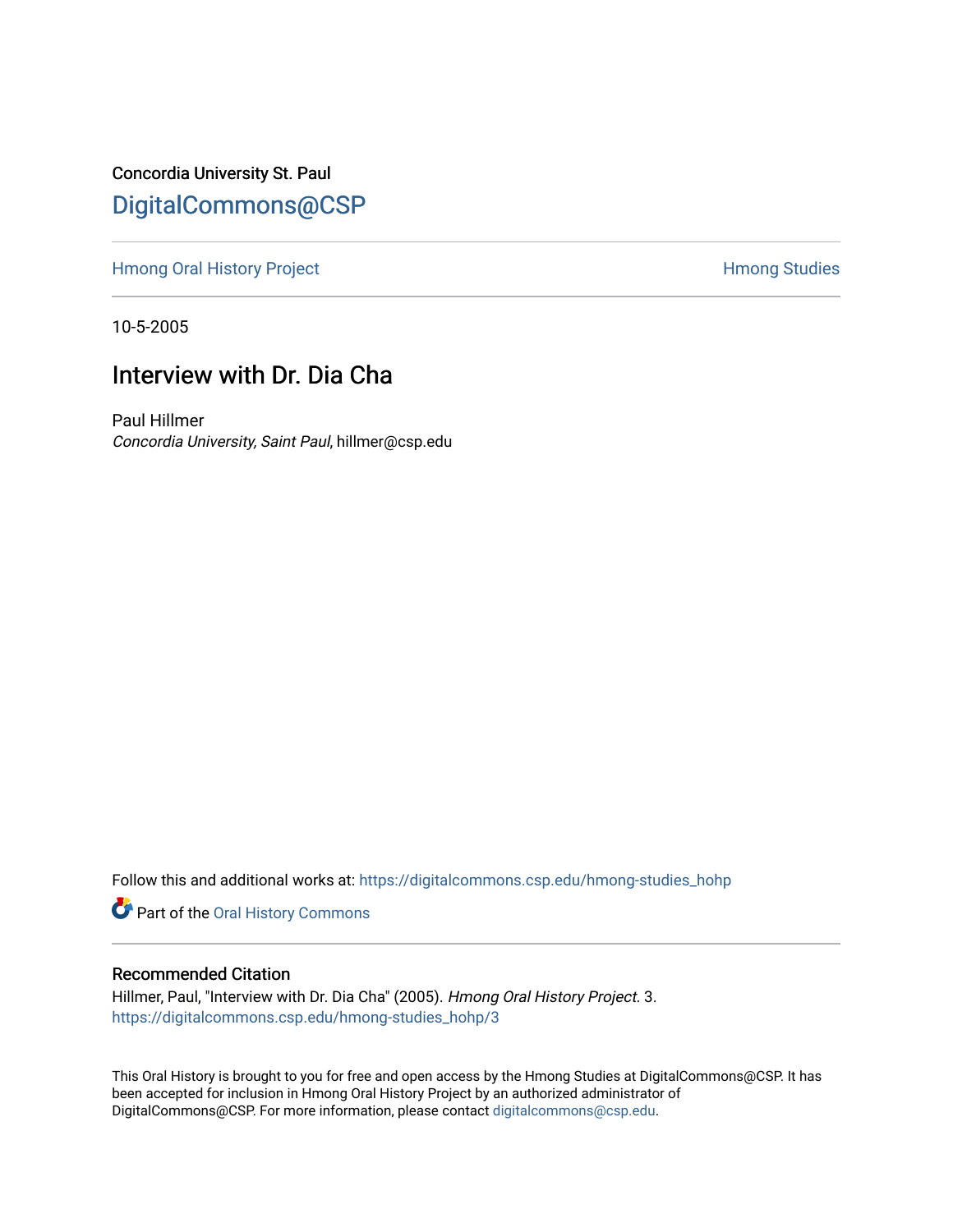

*Dr. Dia Cha left Laos with her family in 1975 and lived in a Thai refugee camp until coming to the US in 1979. She commenced formal classroom studies in ninth grade, graduating four years later from Abraham Lincoln High School in Denver, Colorado. After earning her Bachelor of Arts degree in Anthropology in 1989 from Metropolitan State College in Denver, Colorado, she went on to receive her Master of Arts in Applied Anthropology from Northern Arizona University in Flagstaff, Arizona in 1992. In 2000, she received a Ph.D. in Anthropology from the University of Colorado in Boulder. She is currently Associate Professor of Anthropology and Ethnic Studies at St. Cloud State University (SCSU), St. Cloud, Minnesota, and is a Research Associate with the Science Museum of Minnesota, in St. Paul. She is widely published (works include* Hmong American Concepts of Health, Healing, and Conventional Medicine *and* Dia's Story Cloth: The Hmong People's Journey to Freedom) *and has been honored with more than fifteen awards from academic and social groups all across the United States in recognition of the high caliber of her research and her teaching, her service to the community, and her tireless work as a champion of gender and ethnic equality. She participated in a convocation at Concordia University and graciously agreed to be interviewed. Because of the brief time we had together, our conversation focused on Hmong cosmology and spirituality. I am grateful to Dr. Cha not only for the interview, but for her review of this transcript.* 

#### **(0:09) Could you give us a brief overview of your early life from the time of living in Laos to being in the refugee camps to living in the United States?**

I was born in Laos and raised, grew up, during the Vietnam War. I have two sisters and three brothers, and my father was recruited by the American CIA? and he was a soldier; he was gone most of the time. When I remember him, he was never home for more than three days. So I don't really have a good picture of him. But he was declared Missing in Action in 1972. He went to fight in a battle and just never came back, so we don't know what happened to him. Then when Laos became a communist country, we fled to Thailand and became refugees, and we lived there for almost five years and came to this country in 1979. At the time [still in Laos and Thailand] I was a teenager, and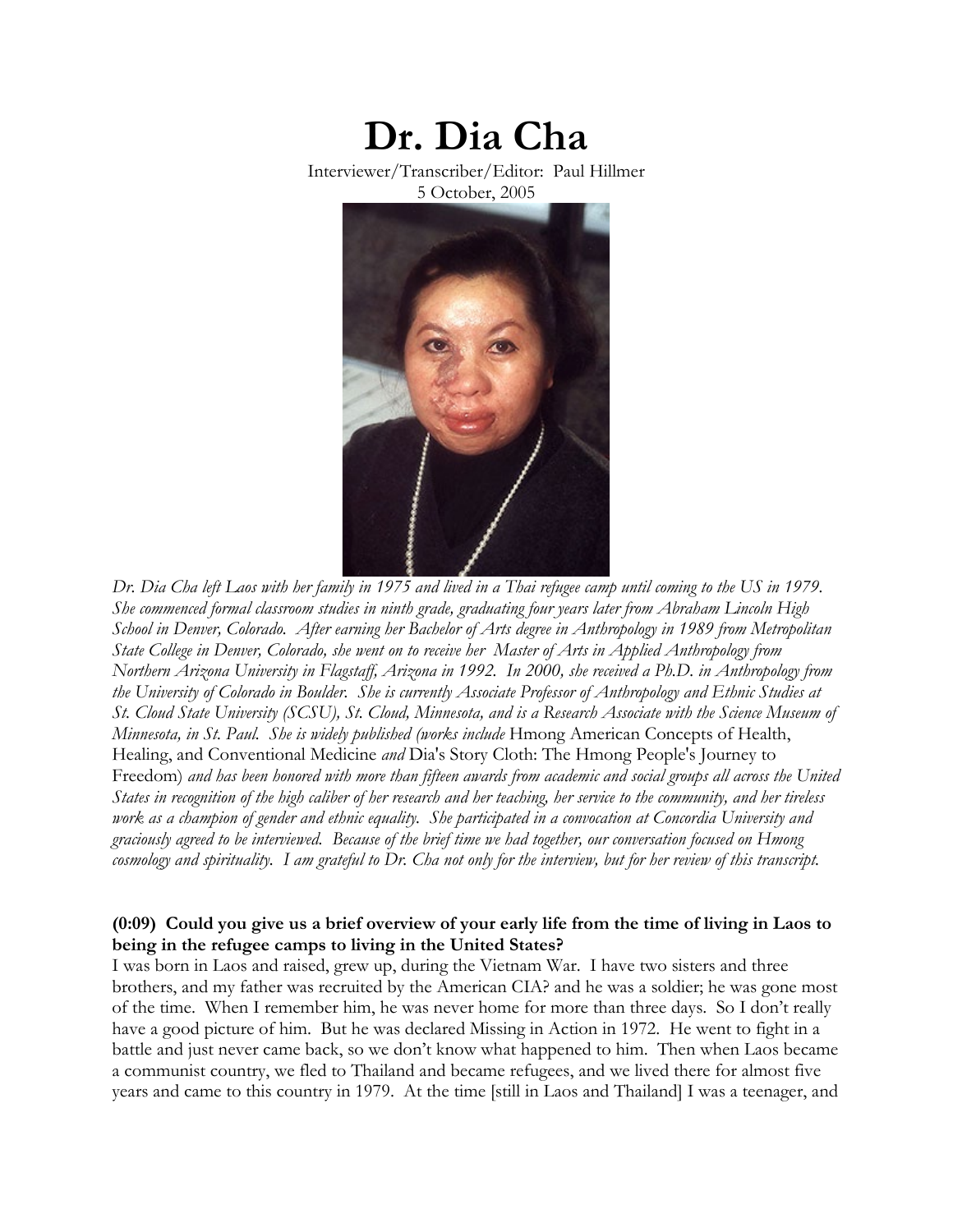because of the war in Laos we constantly moved from place to place all the time, and I did not get to go to school, so I had no formal education. When we got to the refugee camp, the first year there was no school, but the second year that we stayed in the camp there was some elementary school: first grade through sixth grade. And at the time I was big, so I went to elementary school—first grade, with the little kids, and I was always teased and made fun of because I was considered too old for elementary school, but I had to start somewhere. And at the school, every day, the little kids would tease me that I didn't belong there, so I quit and I went to study with the adults—they had an adult literacy program there. The older people went to study for two or three hours a day, and I went to study with the adults, and then they would always tease me that I was too childish, that I didn't belong with them because I was not mature enough. And so I was always in the middle and had a very hard time. And I studied Thai—learned to read and write Hmong with the Roman alphabet in Thailand, so when I got to this country I knew how to write a little Thai and how to read and write Hmong. And so we first arrived in California, in Santa Anna, Orange County, and I was in the middle again. I had one younger brother and one younger sister who went to middle school, and then I had an older brother and an older sister who were over 18, and they went to adult school. And I was 16 going on 17 and I didn't belong anywhere because I didn't have any formal education, so my family did not know what to do with me. So they put me—I stayed home for a month, and then after a while they decided that because I didn't have any formal education I wouldn't make it in high school, so they took me to an adult school. And we went to the adult school to register, and they wouldn't accept me, either. They said that I was too young, so I came back come, stayed home for another month, and then they finally took me to a high school that had an ESL [English as a Second Language] program. So I started high school in ninth grade, and that's how I began my education in this country. Then I finished my high school in four years. Then I went to my college, so I got my Bachelor's degree. I worked for a year or two and then went back. And that's how I earned my education.

#### **(4:19) I've spoken to a lot of Hmong students here at Concordia who say their parents wanted them to be** '**practical.' They want them to go into business or to be a doctor. Did your family support your decision to study Hmong culture—or was that not your original plan? If not, how did your interest in Hmong cosmology and culture develop?**

Well, because my mother was illiterate and didn't know what to advise us about our majors, we were left alone to choose whatever we want to study—she brought us here but she's a widow, she never have any formal education. My father was gone when we were little, so she was the only one who raised us and brought us up. We were very poor throughout my high school years. We were on welfare and I worked part-time to support myself, so my mother didn't really have any clue in terms of what I studied or how to help me. All she knew how to do was to do what she could do best in the home, like cook and clean, and help me when I had to study very hard, she would wash my clothes so I would have time to study. She would just say, 'You do what you think is best,' and so I could go to college, I could study whatever I wanted. And that was good, but also it was very hard that I had no guidance, so I was totally in the dark. I changed my major four times in undergraduate school because during that time I had no role model. There was no Hmong woman who had gone to college before me that I could consult with. When I went to college there were only six Hmong men and another Hmong woman who were in college in Colorado, so at that time I did not know what to major in. I had no idea, so I went and took an introduction course for each of the different disciplines. I took English and—it was so hard—I mean the literature, English literature. I loved it, but it was very hard for me to understand. And then I took accounting, I took graphic arts, I took finance, and I always fell asleep [ Both laugh] So I know that that is not good for me! And then I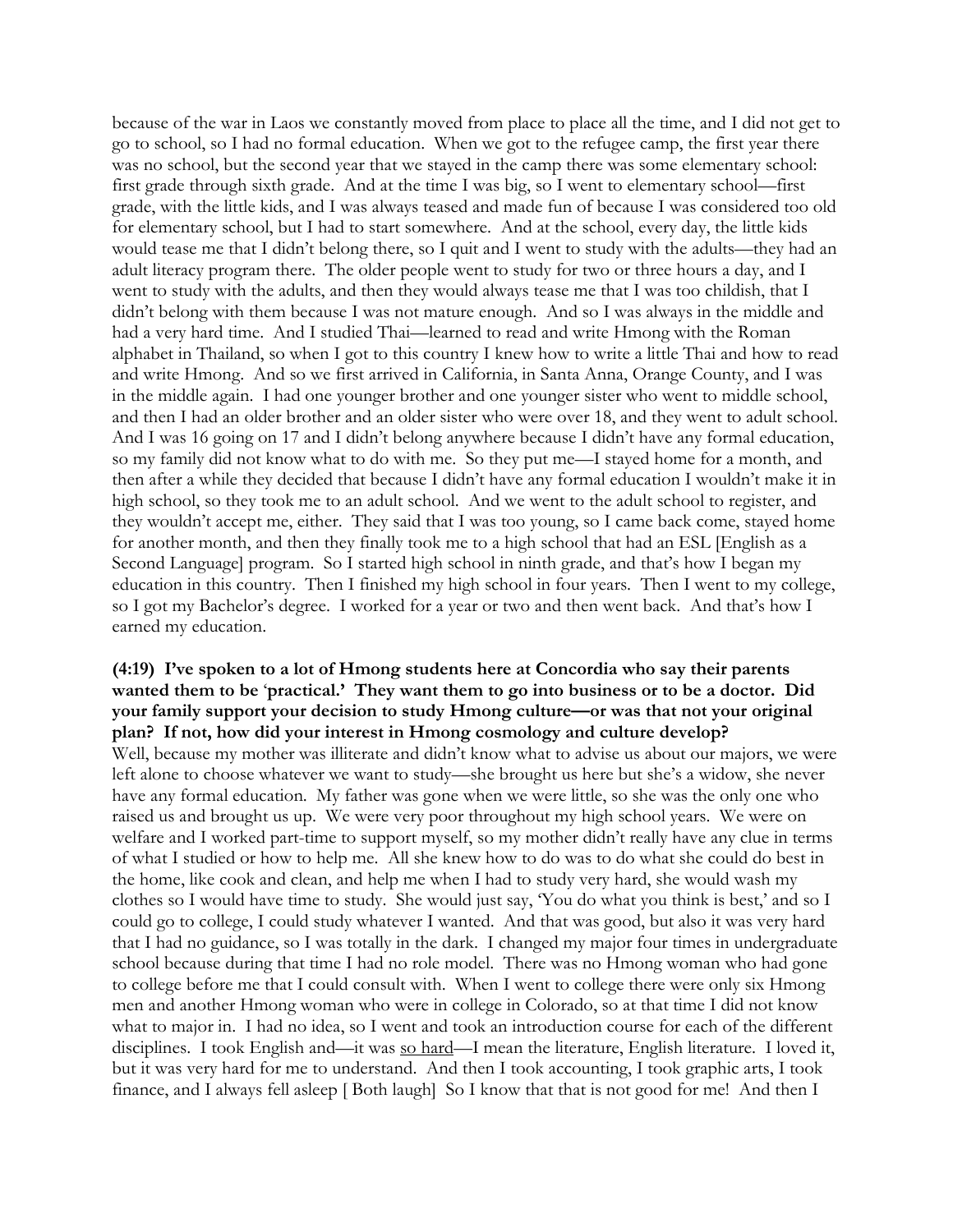went to take Introduction to Cultural Anthropology, and I loved it! I just loved to read whatever I got my hands on. And so that's how I decided to major in Anthropology. But it was just by accident that I tried—no one told me, no one advised me, so I had that choice—I can go on to college or I don't go. No one really told me to go, and no one stopped me either. So that's my experience. It's very different from other Hmong students.

## **(7:18) Let's talk about the Hmong distinction between the visible [**Yaj Ceeb**] and invisible [**Yeeb **Ceeb] world. Can you talk a little bit more about the Hmong sensibility regarding that distinction?**

The Hmong discussion about that is that the shaman is the one who uses that concept a lot when they perform the ceremony. They would say they are now going to the unseen world or they are back to the unseen world. And, again, the distinction is, in terms of ceremony, they do that, but in reality, in their daily lives we always have in the back of our minds, if you live in traditional Hmong society, that you must have respect for the others that we do not see. Even though you and I cannot see the other dimension, the spirits can see us. So we cannot say bad things about the other spirits or the other gods, or our ancestors who are long gone, because they are always with us. So that is one of the things, because the Hmong have this tendency that when they go to the forest or when they walk by a river or a lake, you see young people will throw rocks into the forest or into the water, and the parent will stop that. They say, 'Don't do that, because it's not good.' And usually the children won't understand, and will keep asking, 'Why? Why? I just threw the rock in the water! Why?' And they [the parents] say, 'No, you're going to harm the spirit who lives in the lake.' And so, in the practical [world] that's how they interpret it, but on the other hand, the Hmong will not want anyone to do anything harmful to the forest, like [leaving] trash or throwing a rock. They think that it's something that you shouldn't do, because there are other beings that you cannot see. So those are some of the practical things.

**(9:22) So if you were to go into the forest and you wanted to cut wood or you wanted to hunt animals, would there be some ritual that you might perform to appease the wild spirits?** Usually when they will cut down an old trees, then they will ask for permission or inform the spirits who may occupy the tree that they would cut down the tree. There are certainly people who will not go into an area where people have not gone before. Usually, people who do not have any knowledge are not encouraged to go and explore a wild area, but only other people who have some knowledge and know how to ask for permission, are the ones who are willing to enter unexplored territories. When Hmong sacrifice an animal for different ceremonies, they always ask for permission. They always tell the chicken or the pig or the cow that, 'We sacrifice you because God created you to serve this purpose. We do it, and we know it is a life that we're taking, and we apologize for it. And so they have this kind of 'respect ritual' that reminds or tells the animal that they don't just make the sacrifice without a purpose.

#### **(10:35) So there's a recognition of the role that this sacrificial animal is playing, and an apology!**

Yeah, it's an apology. It's a way to recognize that their lives are precious and valuable as ours, that they are just as significant as we are.

## **(10:54) You mentioned that there are different classifications of gods, and that the chief god is really a married couple, and that titles for this couple entity would include 'Lord of the Sky,' 'Creator of the World,' 'King of Heaven,' 'Master of the Universe.'**

Uh-huh. These are the different terms that the Hmong use to refer to that one god or couple.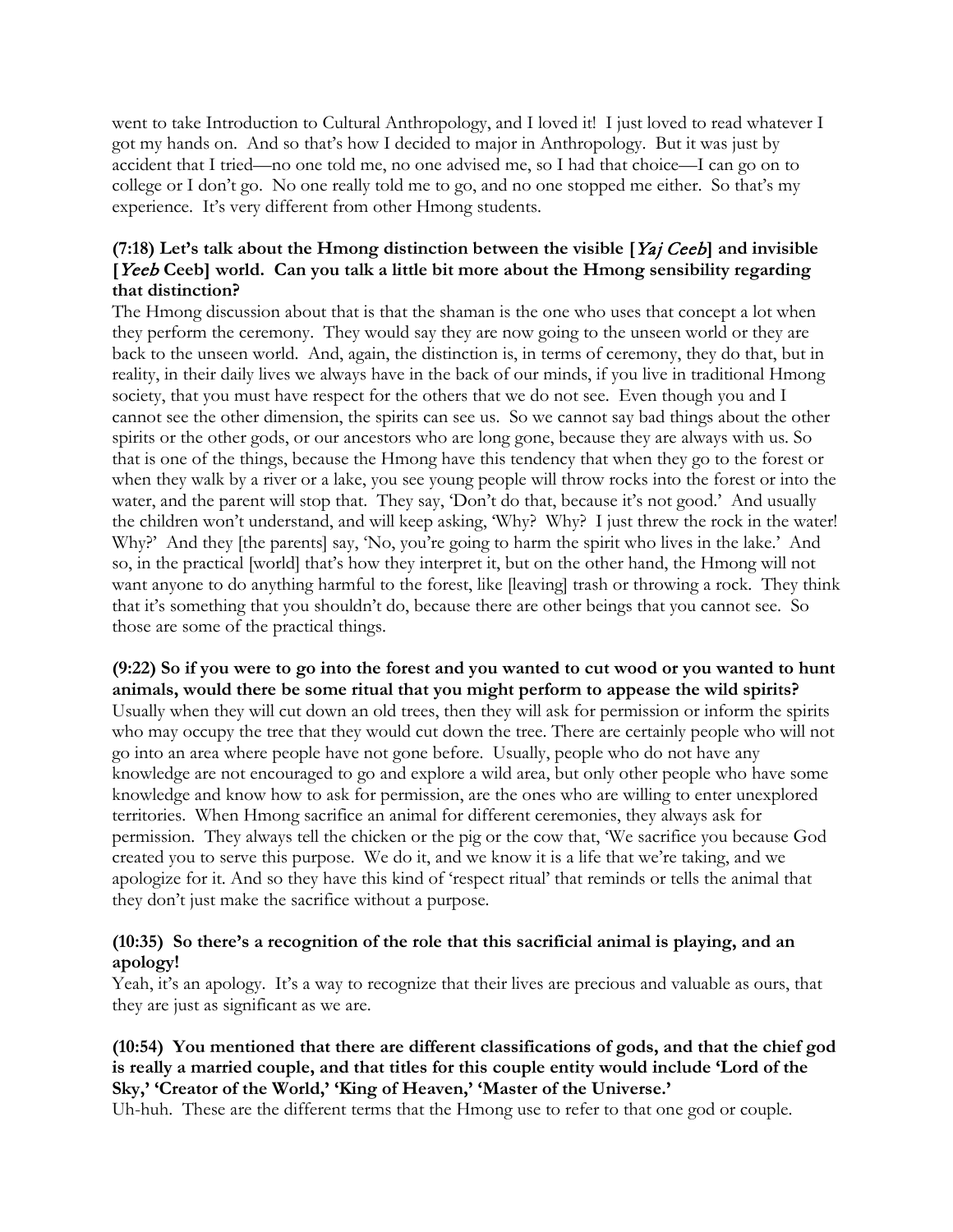#### **(11:17) So what—is this a god who is simply recognized as being all of those things, or are there roles in everyday life that this god plays?**

Well, Hmong believe that there is one couple of gods who are in charge of the universe, the world that we live in, but you have different ones, too, who are under this bigger god. But because Hmong society is very egalitarian, some people do not necessarily see it the way we see in the Western world. Hmong have other gods or deities we can call on; it's similar to St. Peter, when a person dies and you go through this gate where there is a lady who washes you, and then after she washes you she erases all your memory of your life on earth, and that's why you totally forget about your past life. And then that's how you pass the gate and you move on. So the same thing—you have different levels and different gates that you journey to the other world.

## **(12:34) So this Master of the Universe doesn't have an everyday role to play, but is sort of transcendant, or above it all?**

Yes, above it all.

#### **(12:46) Well let's talk about some of these other categories (and category may not be a good word to use, I realize) of gods. You talked about Lords of the Otherworld, the [Hillmer**  doesn't try to pronounce them, but shows the words to Dr. Cha] Ntxwg Yug, or Devil, and **the** Nyuj Vaj Tuam Teem**, or Secretary who issues the 'mandate of life'.**

Usually, Hmong perception of—I keep asking the Hmong shamans and also the ritualists how do they imagine *Ntxwg Yug* looks like, and they think there is a magnificent mountain where his center is located, and this is the area that he occupies, in a high mountain. Ntxwg Yug's secretary is *Nyuj Vaj Tuam Teem* who knows how to read and write, has a pen, sits behind a desk, and issues the visa, the 'mandate of life' [which dictates how long a person will live in this world during a particular incarnation].

#### **(13:58) So he's sort of the Chief of Staff [for the 'Devil'].**

Yes, he is the Chief of staff for Ntxwg Nyug. Prior to contact with Christian missionaries, Hmong didn't perceive Ntxwg Nyug as the "Devil". It's the missionaries who labeled him as such. He is just an important figure in the Other World. So that's how they perceive him. So each person has to go to his gate, his desk, and he will make judgment in terms of what form—either they will be born as animal, as human being, in terms of what morality—it's based on their previous life.

## **(14:24) Then there are these other beings you spoke of: 'guardian angels' [**Kab Yeeb**]. Do I have that right?**

Yes.

**So are these representatives of the Master of the Universe?** [Yes]

**So life issues from the Chief God…** [Yes]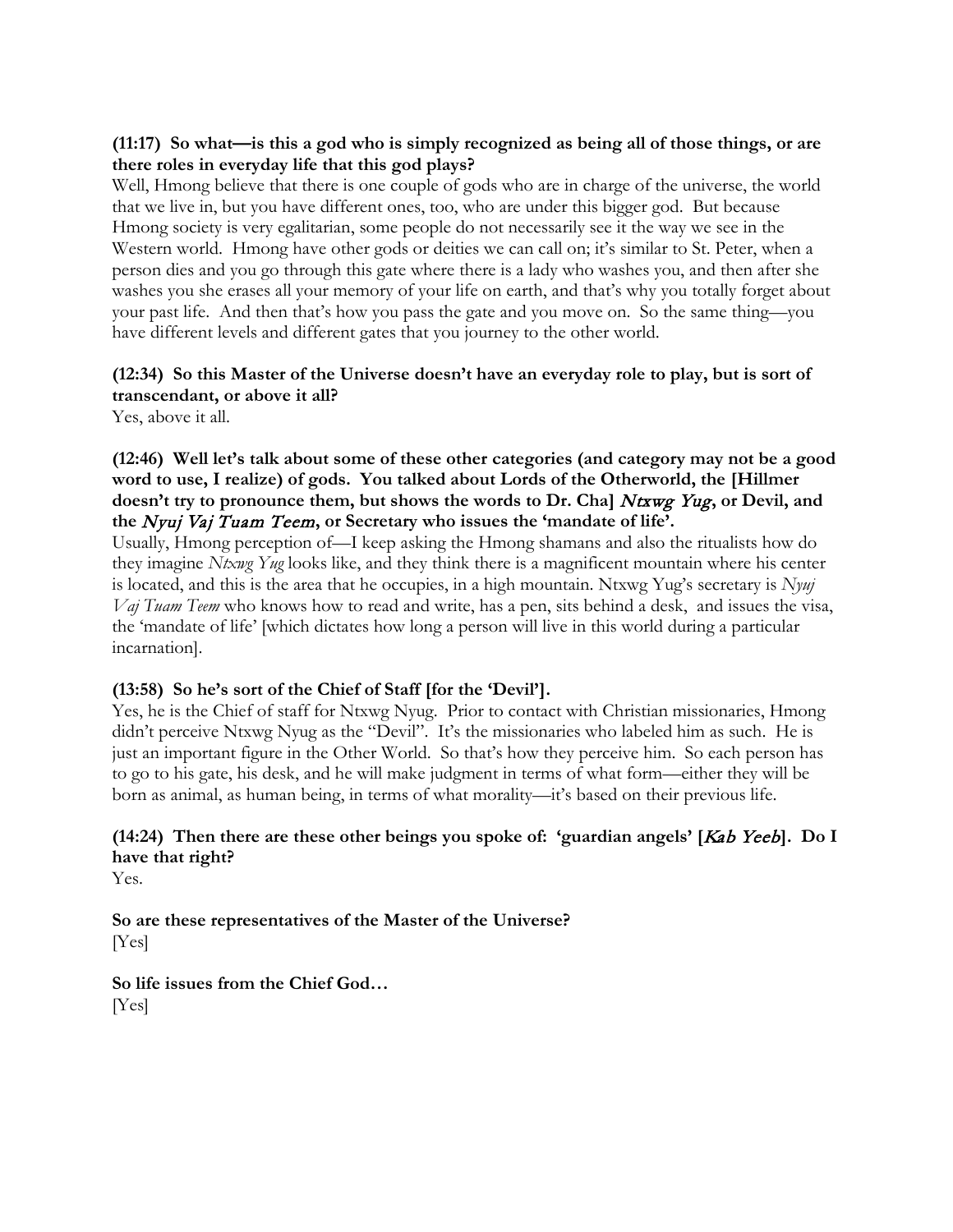**and you arrive in this world in your golden jacket [physically represented on this earth by the placenta[1](#page-5-0) ] sent forth with your guardian spirit [who watches over you until you die and are sent back to the spirit world], but when you die you're sent to 'the Devil,' so to speak, or the judge and his administrator**

(14:58) No, because when you die you have three souls. [In fact, Dr. Cha said earlier in her presentation, each person has a MINIMUM of three souls, but could have many more. The three 'main' souls occupy the head, the torso, and a leg]. And one of the souls goes and stays with your ancestors who live with the Lord of the Sky, and then the other soul is the one who goes to the *Nyuj Vaj Tuam Teem* to re-issue the visa to come back and be re-born.

#### **(15:30) So what happens to the third soul?**

The third soul is the one who stays at the grave and watches over the grave eternally. [In her presentation Dr. Cha mentioned that Hmong people will bring food to the grave site for the soul that resides there. Non-Hmong people might ask, 'When will the soul come to eat the food you have left?' A Hmong person might reply, 'When is your loved one coming to smell the flowers you have brought?']. And that's why Hmong people say that when a person dies and after you bury them, Hmong always go back and take care of the grave, because they know that a soul is there, to watch over the grave, so the living family members should take care of the grave and bring food for this soul to eat symbolically. From an anthropological perspective, such visits serve to maintain continuity or attachment between the living and the death. And also the Hmong are very worried about being buried far away from family members in this country and no one will come to visit their graves; they worry that the soul will have no food to eat at the grave, and then the soul will have no place to go.

**(16:05) So going to visit the grave site is a common Hmong practice, because there is a soul that remains there. Sometimes when white Americans go to visit graves we're told we're just being silly, that it's just a dead body. The American Christian idea is that the soul is up in heaven somewhere [though the teaching is actually of a bodily resurrection that comes at the end of time], but the Hmong believe that, no, there is a soul that resides in this place for an eternity.**

Yeah.

## **(16:40) What about the household spirits and the wild or evil spirits**

The household spirits, when the Hmong are going to build a house, they always do a ceremony to ask the spirit of the ancestor to see if this is a proper place to build a house. If the ceremony indicates that it is OK, then they will build a house. And when they build the house then they will have a ceremony to invite the ancestor to come and stay and live with them, and there's a belief that every Hmong house has a spirit who watches over the people, like I showed the *Xwm Kab*, the house spirit stays there and watches over the other members in terms of good health and prosperity. And so every year, at the New Year, the Hmong perform a ceremony and they clean out the altar for the household sprits and redecorated it with new ceremonial paper to start the new year…

## **(17:54) Clean out the altar?**

<span id="page-5-0"></span><sup>&</sup>lt;sup>1</sup> Back in Laos, the placenta of a child was buried after birth. Boy's placentas were buried under the main pole of the house, girls' placentas buried under the pole in the bedroom. It is believed that when a person dies, his/her soul that travels back to the other world must first travel back to the place where the placenta is buried.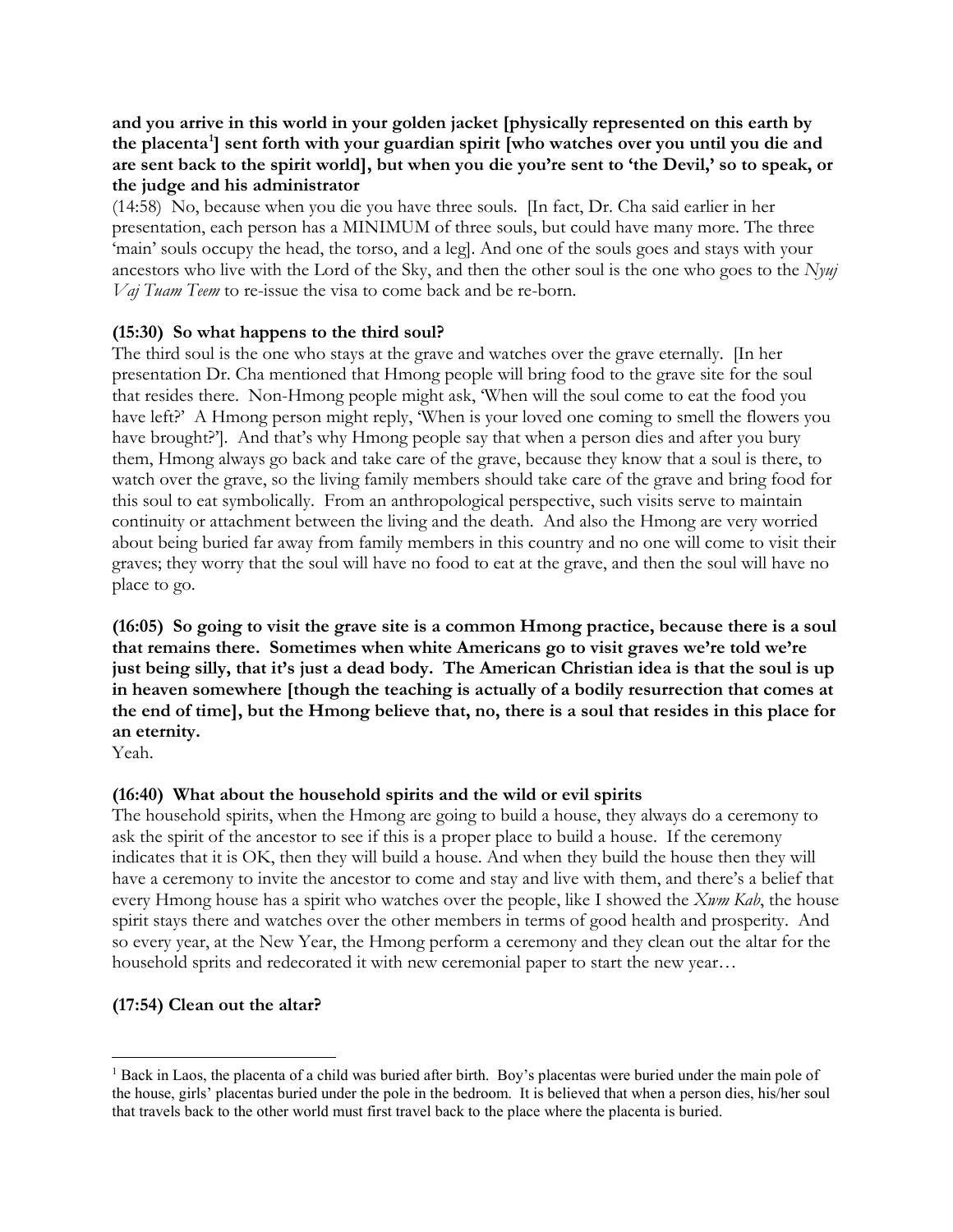Yeah, they move the old decoration and they put on the new ones, and they will thank the household spirit for protecting them over the year and they will ask him to continue to protect the family in the New Year.

## **(18:09) What do these new decorations signify? Why aren't the old ones good enough?**

Because they use this joss paper to make a decoration, so it gets dusty and old after a year of hanging in the house. It's just like your Christmas decoration, you change it every year. It's the New Year, so everything needs to be renewed…

## **(18:20) I'm sorry to interrupt, but what is joss paper?**

Well, the joss paper that you buy—traditionally the Hmong made it from bamboo. They made their own ceremonial paper. They used the young bamboo shoot and they pounded it and then they go through a process where they make their own paper, and they use it mostly for ceremonial purposes. They will carve and they will decorate it, and sometimes they will put chicken feathers [on it] if they're sacrificing chicken, put chicken feathers on it and on the paper, they may put a few drops of blood from the chicken on it to sparkle the paper. But today the Hmong cannot do that anymore, so they buy from the store, which are commercially made by Chinese company that makes this joss paper. So the papers are used for the household spirit, and they hang it up on the wall of the house. That symbolizes the altar for the house spirit to occupy, and then in that area you are not supposed to do anything to disturb it, like children should not be playing there. People should not go in and lean against it. It is considered very rude if you go into a Hmong home and you just go stand so close or to lean against it or to touch it. It is not OK to do that. And then they also use the joss paper money for the ceremony, like the shaman performing a healing ceremony—they cut it into different shapes, different designs, to symbolize different kinds of things, like a different form of payment. They make it into, like, they fold into a boat shape—that means a bar of silver.

## **(20:04) A bar of silver?**

Yeah, uh-huh.

## **In a boat shape?**

Yeah, they fold it like a little boat shape, and it symbolizes a bar of silver in the other world. And then they also—if you make it like a square, like this piece of paper, you just call that, it could be like a dollar, or whatever you call it, or whatever monetary value that you want it. It depends on if it is Laos or here. Here it is called a dollar, but in Thailand it's a baht. But it is the same paper [both laugh]. (20:36)

## **(20:36) The spirits don't care**

Yeah, and so that's how they use it, but when you see at a funeral, they have this joss paper that they carve into a very, very elaborate branch, and it symbolizes silver and gold and jewels—everything, especially when an elder person dies. That's when you have this big paper that they carve into and they burn when they bury the person. It's sort of like to send the person to the other world so that they have money to spend, to use for the rest of their life on the other side.

#### **(21:18) Do you have any sense of how old that practice is—of using joss paper to either pay the spirits or provide currency for ancestors? Does this go…**

Yeah, it goes way back—centuries.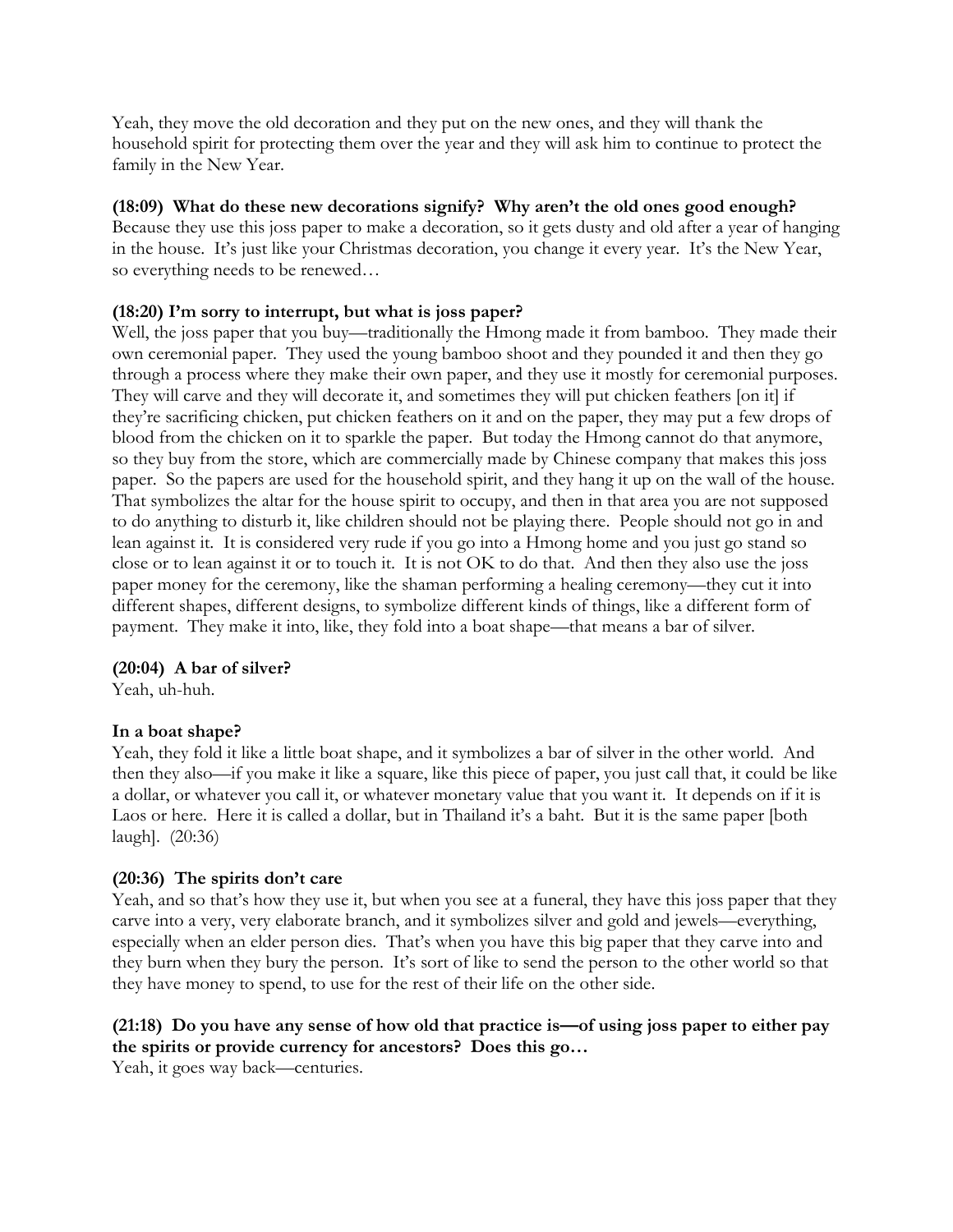#### **(21:33) You also said that there are medicinal spirits? Now are they another kind of household spirit, or…**

Yes, they are part of household spirits, but the medicinal spirits, only the herbalists and the shamans maintain it. So if you go to a Hmong house, you see the household altar, which is the joss paper, and then you see another altar, a smaller one, which is usually a medicinal spirit, and then you see the shaman altar. And so when you see all these three, then you know that in that house, the family still maintains the traditional animist religion, and they have someone who knows how to practice medicine, herbal medicine, and they also have a shaman. But if you only see a shaman altar, then only a shaman; if only a medicinal altar, then only the medicine. Usually you always have the house spirit and either the shaman altar or the medicine altar, not a lot of families will have all three altars

#### **(22:38) OK. Now, as you mentioned earlier, there are many outsiders who think of a shaman as a healer, which is a very different concept. What kinds of herbs and what kinds of medicine would a healer prescribe, as opposed to a shaman who might analyze the soul(s), see what's wrong, and maybe prescribe some kind of ritual or some kind of intervention. Please help us distinguish between those two things.**

Usually when someone has a cut, it's bleeding, and of course they know it's some kind of physical thing, so you have to use some kind of medicine or herbal medicine to stop the bleeding or swelling so that you will recover. So that's how they heal it. But when a person has not injured him- or herself, but just suddenly cannot sleep at night, has lost weight, or is depressed, and has started to feel weak, that's when they think it's been caused by spirits. That is —the person has not done anything physically to hurt himself. So that is how usually, you know that you can go consult a sharman and usually this is what Hmong do, they usually consult both of those, the herbalist and the spirit, because you never know which of those is the problem. So usually the herbalist will give you some medicine to boost your system, so that you feel more energized. And then the shamans or the other spiritual healers will try to diagnose, to see if everything is OK. Are all of your souls with you? [The Hmong believe that sickness is often caused when one or more of a person's souls leaves the body. The longer the soul is absent, and the more souls that have left, the sicker the person becomes. The shaman must try to lure or cajole the souls back into the body to restore health.] Have you been frightened recently, have you been put in a situation that might have frightened your spirit away, or might your soul be lost? Things like that...

## **(24:31) You mentioned earlier that a soul can be like a child; it can just get curious and wander off on its own.**

Yes

**So how is that distinguished from it being frightened off or sort of forced away in some way?** That why Hmong do not encourage people to go to frightening places, like riding a rollercoaster. Hmong say you shouldn't do it, because if you ride a rollercoaster you're going to scream, you're going to get scared, and you're going to scream at the top of your voice and you're going to frighten your spirit away. Also, there are certain places where Hmong are very careful. These are Hmong perceptions of prevention, like you must take care of your soul—you do not let your soul fall down. If you fall down you frighten them; I mean, your soul falls down when you fall down. So if you should happen to fall down accidentally, then when you get up, you need to call, say, 'Oh, come, get up, go, let's go, don't stay here! This is not a place for you to stay!' And usually, the other Hmong parents, or whoever, you are with always call like that. When they have babies or small children, when they go visit their in-laws or to other places that's not their home, when they come out they always call by saying, 'Let's go home, everybody! Let's go home, don't stay behind.' But usually, if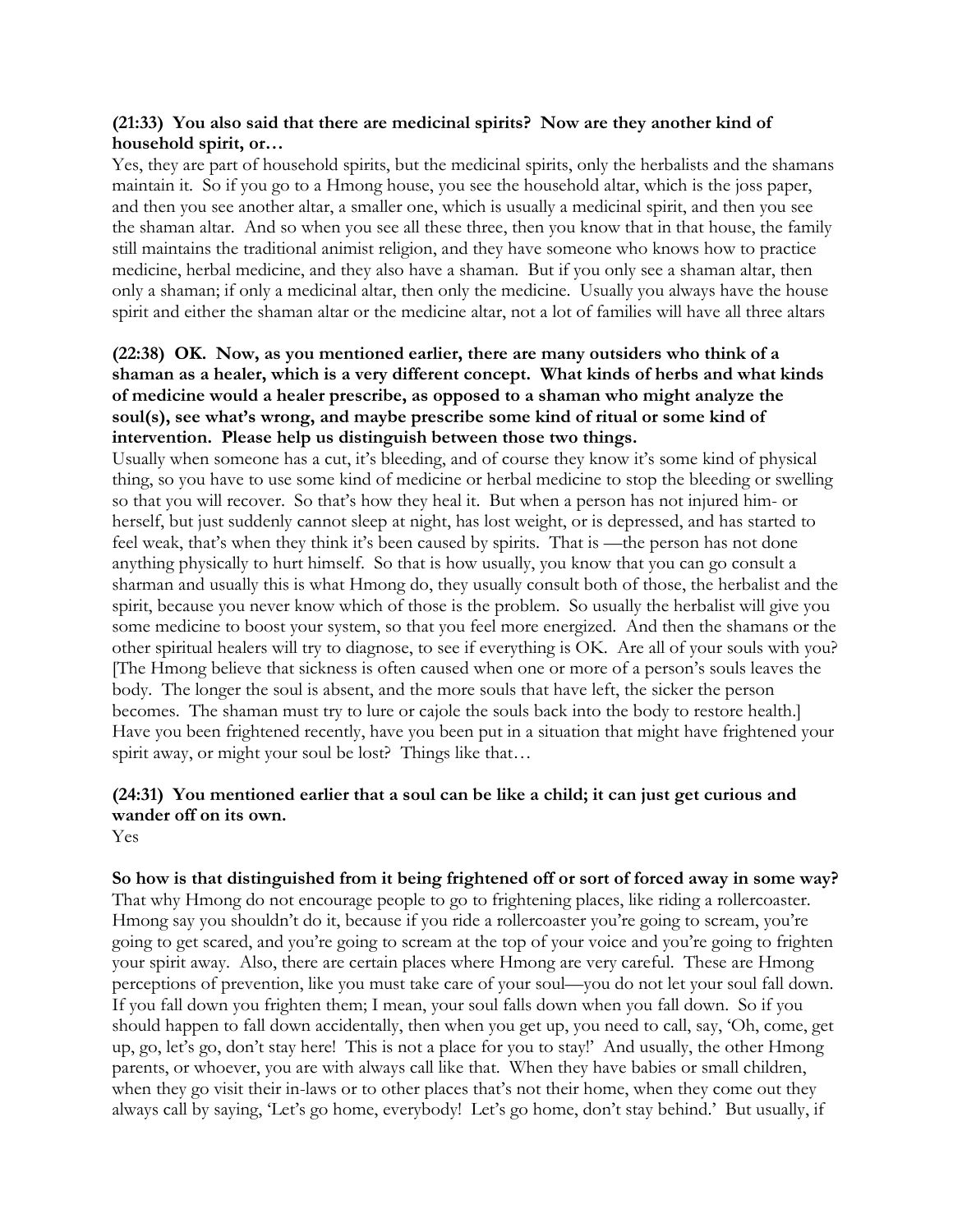people don't understand they will ask, 'Why are they talking to themselves?' But it's really for the purpose of [summoning] the soul that you call. Sometimes young couples who are not used to they don't know these things, and they have their first baby and they don't do that and they come back home and the child will cry all night, right? And they couldn't figure out why until they will bring a flashlight to the door, and they will say, 'Come! We forgot to call you! We are home, so now come back. We are home, so don't wander around.' So this is how it is practiced.

#### **(26:32) Are there specific herbs you can discuss that herbalists use, that Hmong people see as most effective for treating certain physical ailments?**

Lots of the herbs that Hmong use are very unique to the Hmong, and I don't see an American store where they brought [these herbs] with them. But the other thing, like the lemon grass. The Hmong use the lemon grass. They boil the lemon grass until it's very hot and they add some cold water to cool it a bit, then they use it to wash their body to reduce swelling. They also have so many different kinds of herbs that they use, sometimes they use one herb or one plant alone; sometimes they use in combination with two or three other independent units. And usually the herbalist is the one who has practiced, who has learned from someone who has practiced for a long time. And so they will just take on their knowledge, which is not written down. It's transmitted orally, so they usually do practice by observation. They're also training so that they have the same knowledge that has been practiced for centuries and that they still maintain. So—and again, that's disappearing now, because lots of young people are not interested, and because we don't know or have all the plants that we need. You might have one or two, but not three. So the herbalist may not be able to do his job well due to lack of herbal plants.

**(28:07) And also shows why your work is so important in helping to record, to maintain these traditions, at least in our memory. It seems that there are also rituals that Hmong people participate in, not only to cure or diagnose but to prevent. In many of the stories about the Hmong fighting in Laos, there would be stories about a ritual in which strings were tied around people's wrists. Could you expalin the significance of that ritual?** Yes. The blessing string is, for example, used for many purposes. It's a multi-purpose ceremony. The Hmong use [it] when you have a new baby, after three days, traditionally, after the baby is born, on the third day they have the naming ceremony. They give a name to the child and perform the ceremony, and so they usually prepare a meal and then everybody are invited to attend. The adult males, will tie a string onto the baby's wrist and bless him as the string is being tied, and will call the soul to come into the body, so like an invitation that you are now a member of the family. Not only the string, but the Hmong will have one of these necklaces made of silver that every child will have to wear, and that is what, in Hmong we call *xauv* or *kuaj toog*, which means a lock, you know, like a locker, that means 'to lock your soul in your body' so that the soul will not wander away but know that it belongs in this person, in this family.

#### **(29:55) Is that [the power of the necklace] more of a function of its being silver, because of the way it's made, or that it has a certain ceremonial significance…**

It has a symbolic meaning which serves the purpose of protecting the child's soul. The silver is a sign of wealth that provides comfort and security to the child. The necklace was made, back in the old day, in a particular style. It had to be round and silver, and they made it small because it was for a child. And then as the child gets older, they make a bigger one. But the child will always wear it. In my generation, when I was little I always had one. But then because of the war, eventually we got to the situation that we were so poor that we had nothing, so my mother had to trade for some money so we could buy food and clothes, and eventually we lost everything. But that's how it used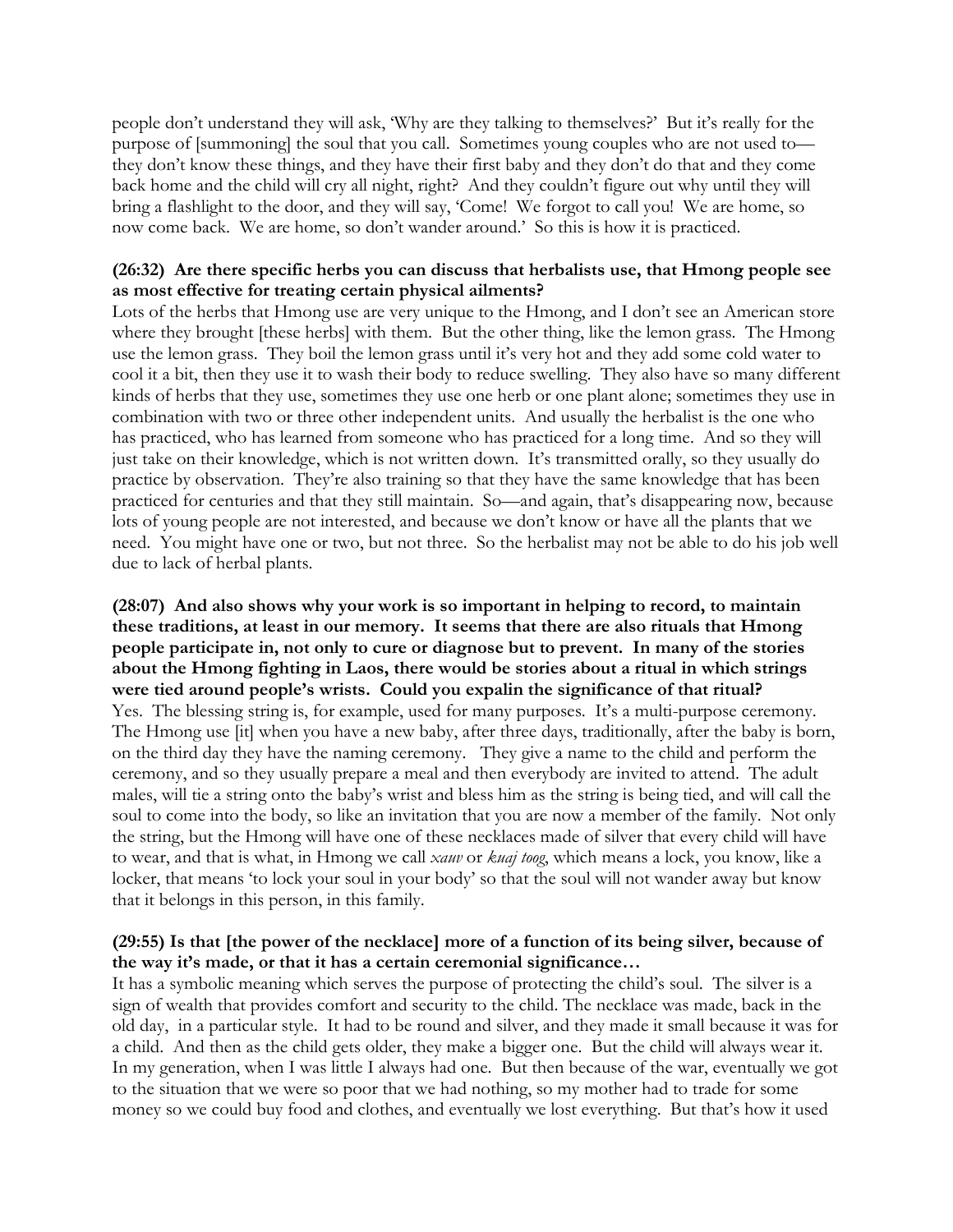to be practiced in my generation. And then after that, now no one knows that this practice of wearing silver necklace during childhood had existed anymore. The war and the migration erased everything. But the string ceremony was used for naming a new baby, used for weddings when a couple just got married, they tie a blessing for each other. It's used when a person recovers from a long illness, used when a person is going to travel on a long journey, or when a soldier is going to go to war—usually the family does that as a blessing; for safety and protection. So it's used for many events, such as graduation, birthday, etc.—this is a way of showing love and gratitude.

#### **(31:29) How much of what you have learned has come from Hmong people here in the United States and how much of it have you had to learn by traveling—you've been to Laos, to Thailand, to China?**

I conducted most of my research on Hmong religion, cosmology, and healing practices in the U.S. However, when I travel to Laos, Thailand, and China, I also collected information related to my research interests to compare and contrast with various topics. These cultural beliefs and practices are similar across national boundaries.

#### **How much of this have you picked up overseas?**

I picked up a lot—I think the core exists everywhere, but there's a variation in terms of practice and belief, and so most of my research about the cosmologies and all the spiritual beings is my research in this country, so when I travel around, I check around and see what I can compare with the similar and different versions—and the change—there is a lot of change.

#### **(32:22) What do you see as some of the most significant changes in Hmong cosmology that have taken place here in the United States since the Hmong have come here?**

Right now we have lots of diffusion. There's lots of borrowing, and a lot of the ritual that—like some of the ceremonial tools or accessories. Back in a Hmong village they would make a handcarved bamboo bowl, out of wood, but now we use whatever we can buy from the store that looks nice and we use whatever to decorate. And so—like I described in the presentation, they used to just use a lamp or a candle, but now they have this artificial light that the shaman puts on the altar to make it look nice, and also to symbolize this light that leads into the other world. And so I see a lot of physical change. The spiritual—it's just a little bit hard to tell now that that the shamans start to explain the illness and they perform the ceremony in terms of, in comparison to Western perceptions, in order to make sense of their experience or contemporary life.

#### **(33:46) So more rationality…**

Yeah, more rationality, where before it was more subtle. They just did it, they didn't really explain what it was. But now they've learned how to explain the meaning or purpose of the ritual.

#### **(34:00) Have you seen certain individuals or families or communities where individuals have converted to Christianity, but there has still been a sort of blending of the old Hmong spirituality with the accepted or received form of Christianity?**

Yeah, there are Hmong who are—again, it depends on, in Christianity, what denomination they are converted to—there are those who become very strict, who follow the new form of religion and abandon everything of Hmong traditional practices. There are lots of things in Hmong culture that have nothing to do with belief or the spiritual, and they still abandon that. And there are also Hmong who are able to isolate—you know, to separate what is culture from religion, and they will still maintain their culture. For example, a lot of Hmong Christians—who become Christian now, they don't use the shaman in terms of ceremony or healing practices anymore, but still use the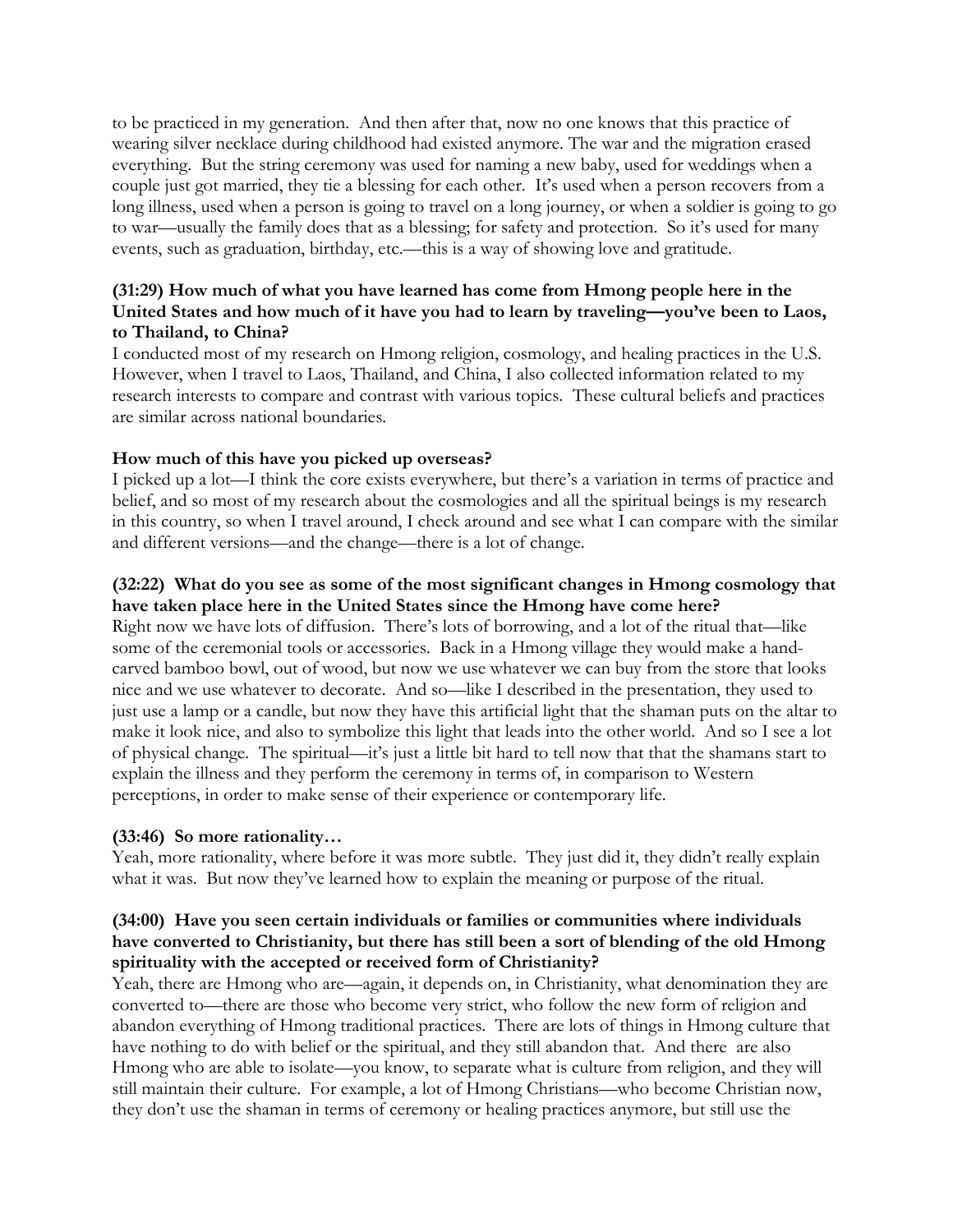herbalist, because they consider that just a physical thing, and a lot of them still use them [herbal medicines]. And then there are some Hmong Christians who don't maintain either form of healing practices whether herbal medicine or shamanism. And then we have some Hmong Christians who use both the herbalist and the shaman, because they think that the shaman is not a religion. The shaman is just a healing practice, and so when you—and this is where you spot the change—is that whether you believe in Christ or you believe in shamans—in animism, we all know that a person has a soul. And we all know that the soul goes to heaven or goes to the other world to be with your ancestors. And the soul exists. So when people understand this way, they think that if the shaman's going to make you become better, then why not use it? Your faith is your faith. You don't question about your faith; you know there is a God. So you pray for God to help you, if you get better, then that's fine; if you don't, then ask the shaman to help you, and that's fine, because the shamans are God's children who are sent into this world to help people. So there's nothing wrong with that. And so you have this variation. And so today there is a lot of variation in Hmong beharior, belief, and value—It's very dangerous for me to make a statement that, 'This is the Hmong way…'

#### **Of course…**

because 'Hmong' represents a wide range of experiences.

**(36:42) Let's talk about the role of the shaman. You mentioned an array of tools and accessories that are at the shaman's disposal to use for what I'm sure are a wide variety of purposes. I particularly enjoyed your description of the shaman as someone who not only communicates but who bargains with the spirits. You also mentioned that shamans sort of have the role of shaman thrust upon them, that it's not something they choose to do, but that they're almost tormented into becoming a shaman. Could you talk more about the calling of becoming the shaman, and about the tools and accessories the shaman uses and how they play into the different rituals that s/he might perform?**

Well, like I said earlier, the shaman will usually be called into the profession, and they will get sick for a period of time, and they will continue to try and find medicine to cure it, and eventually nothing works. And then they will see other shamans, and other shamans, one after the other, will keep telling them that 'you're going to become a shaman. This is the shaman spirit that has come to you and calls you to join the profession.' And so some of the people accept readily and some people don't, especially if they are younger. But eventually they give in. And when they start to go and see a master shaman who is an established shaman. And then they start to get the training, initially the two persons will go to a place where no one is around, and they will start to teach about the way of the other world, the spiritual world, and how do you call your spiritual helper, and all those things. They go through those processes.

#### **(38:47) So you kind of get a mentor who shows you the way.**

Yeah, shows you the way…

#### [Interrupted]

So when they are first performing, they will sit at the same bench, and the master sits on one end and the apprentice sits on the other end, and they perform together. And so the master will lead the way, and the apprentice will follow. And they do that, at least the first time or a few times, until the new shaman feels comfortable to be on his or her own. And usually, even when they perform on their own, the master usually sits around, trying to make sure that everything will go all right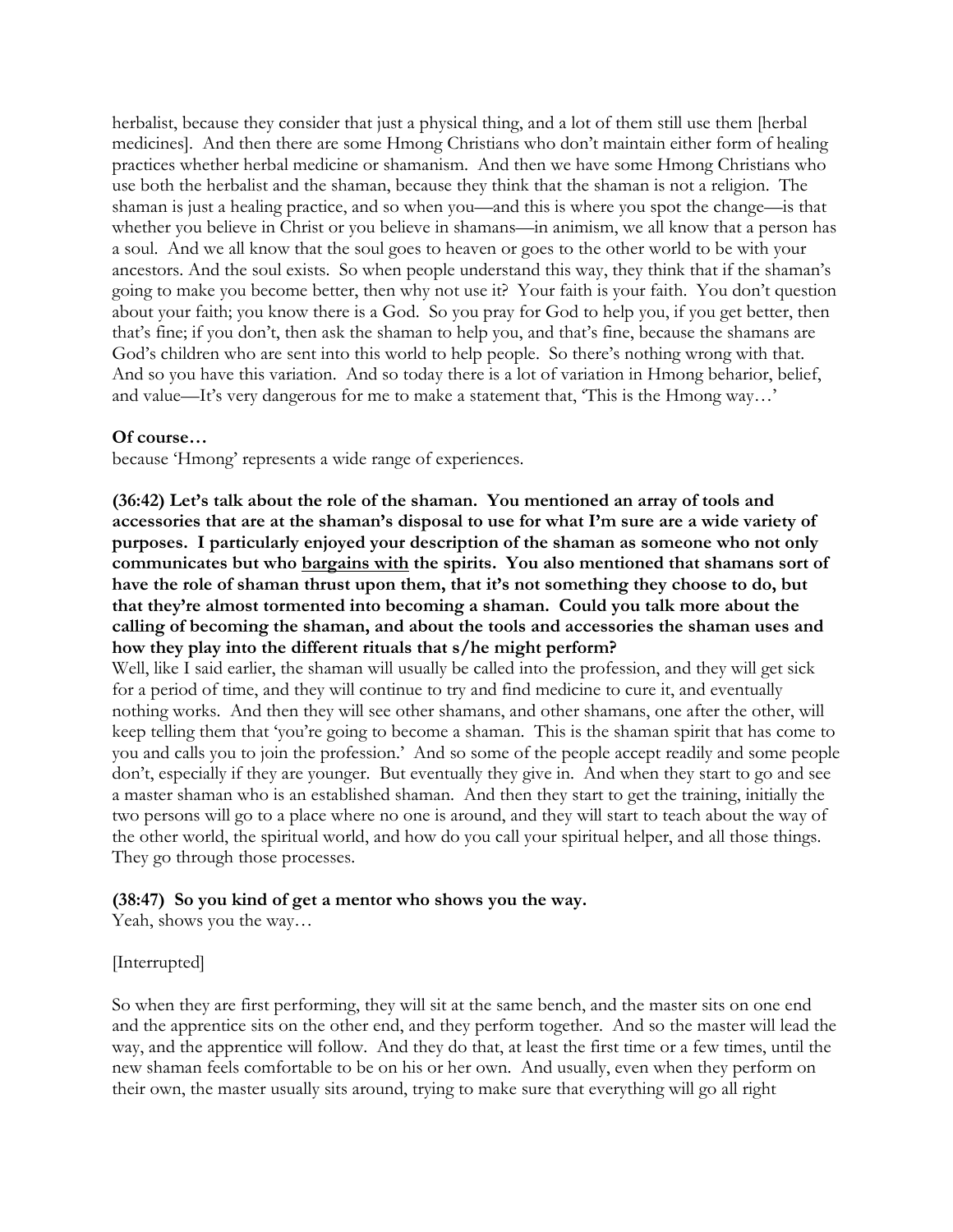#### **(39:29) Sort of 'quality control.'**

Yeah, uh-huh. So they do that. And usually when a shaman dies, then the altar will be destroyed, but some of the tools will be kept by the family. They will keep it, and if they have someone in the family who becomes a shaman, then they will use it. Otherwise they will keep it, but then during the war, the times that I remember, because we were constantly moving, it was very hard to do that. Sometimes we had to flee in the middle of the night, and the shaman would forget to pack his or her tools, so then you wouldn't have anything. When you're in a new place you just have to do with whatever you have. You have to buy new tools, things like that. But a new shaman will have a new tool that he will keep in a bag. And when they use it they take it out; when they don't use it they put it back, so that children cannot come and play with it. And when they need to travel, like a doctor, they just grab their bag and go. And so it's very routine that a shaman will go to a patient's house to perform the ceremony, because the patient is too sick to come. [And] the family wants to go over there [to the sick person's house]. Because when you have a ceremony, it involves animal sacrifice—chickens and pigs—and usually people feel better that they do it in their own house. So the shaman often goes and does that. There are times when, just for diagnostic purposes, the shaman may perform a healing ceremony for someone else, but another person can come and ask the shaman to do a diagnosis for another patient also. So he can do the same thing. He can diagnose three or four patients while performing a healing ceremony. So that's how it works. But the tool I mentioned earlier, the little cloth that they put over their heads and that every shaman has to have—and again, that is to blind them from this world and makes it so they are now in the other world. Then they have the finger rattles that they put on their fingers, because they are constantly shaking. And when they shake, they create a momentum, a musical…It's like a [pauses]

#### **(42:02) A rhythm.**

A rhythm, [yes]. And then when they first begin the ceremony they have this gong that the shaman assistant, who sits next to the shaman, will just bang on. And he creates this loud noise. And they have the incense burning, and the rattle. And all of this creates a momentum that invites the spirit helper, that [says], 'Oh, it is time to begin, to initiate a ceremony so we all should just go and help.' And so that's when the shaman will begin, just like I'm sitting down now, and he will just start shaking and shaking and shaking and they will be going into a trance, and that's when they are ready and then they will go and travel to the other world and to carry out their mission. So that's how they perform the ceremony. And then when a shaman goes into a deep trance, then he or she will be constantly chanting, and chanting. And lots of the chanting that they do will be in Hmong, and a lot is in words that we don't understand. People will say, 'That is Chinese,' but then, because in China there are so many dialects, we don't know if it is one of the Chinese dialects or is it more than one that they use? But then the shaman, when he or she comes out of the ceremony, they have no idea what they were saying. So it's something where I keep wondering—it would be fascinating to record it and perhaps transcribe it and look into the different Chinese dialects to see which language or dialects they are, or is it a purely an spiritual or ceremonial language? That's what we don't know.

#### **Track 2**

#### **(0:00) Would you say there's a kind of patron spirit that works with the shaman, or does the he or she really have access to the whole variety of spirits?**

No, the shamans have their own specific spirits and—again, there are two main ones the shaman works closely with, and these two are the ones who go, if they need help they call their assistants or soldiers to come and help them, to come in different troops. That's how they see it, but then the shaman uses these spirits, and that's why they have the altar, and they keep the water and the